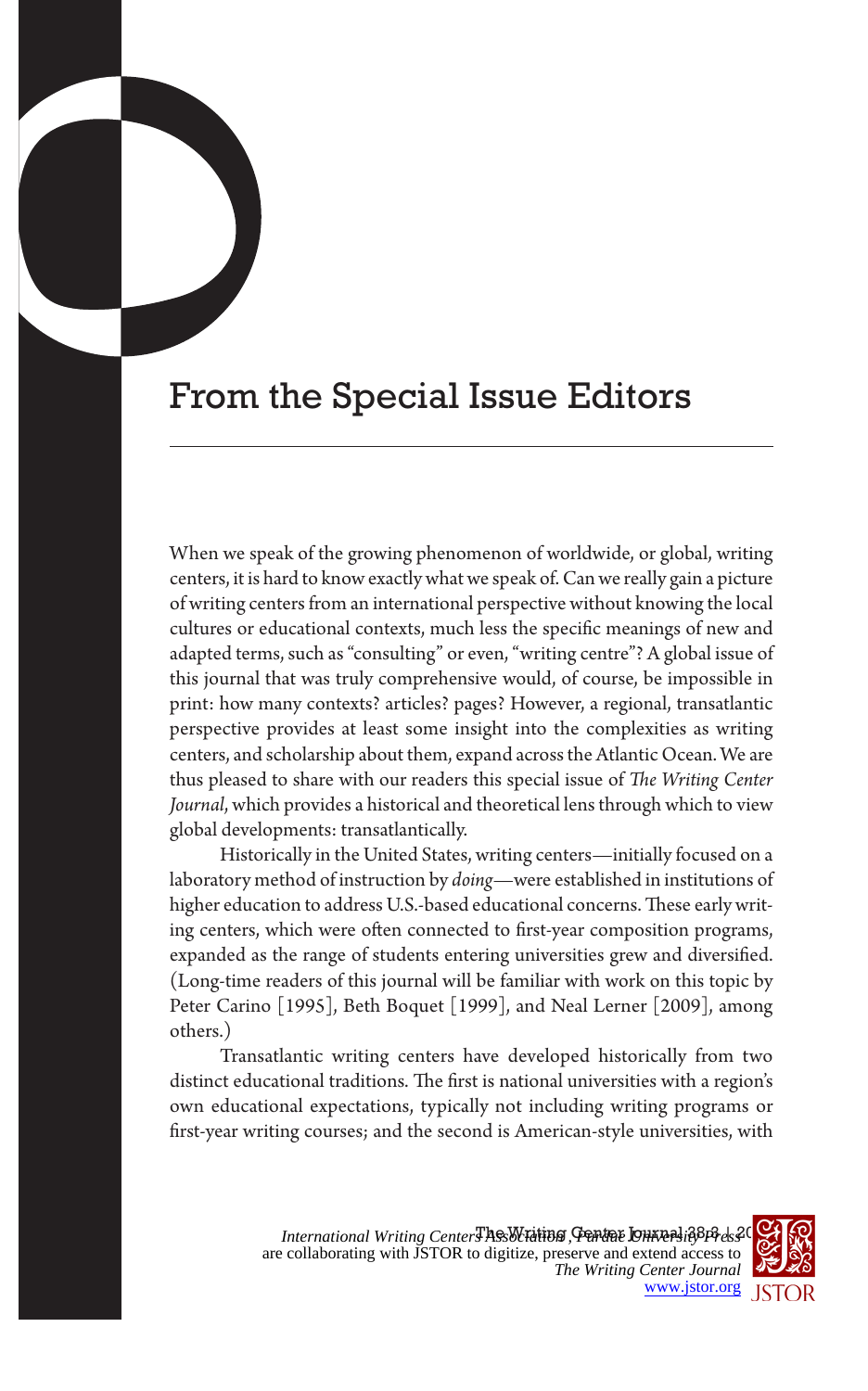educational structures taken directly from the U.S., including, quite often, writing centers, writing programs, and first-year writing courses (Archer & Richards, 2011; Carlino, 2012; Harbord, 2010; Bräuer, 2002; Garcia-Arroyo & Quintana, 2012; Procter, 2011; Ronesi, 2009). In countries where English is not a home language for most students or faculty, writing centers are often located in language centers or English departments (Barnawi, ed., 2018; Harbord, 2010; Molina-Natera & López-Gil, 2019). Many non-U.S. centers, then, have a decades-long sustained engagement in writing center studies—with both reformulations and novel practices emerging (e.g., Scott, 2017).

Outside the U.S., the first writing centers were established in Canada in the 1960s, also using the laboratory method (Procter, 2011). In Europe, writing centers were established in the 1990s to support students in their very isolated, unstructured, and unguided writing processes (Bräuer, 2002). The 1990s also saw new writing centers in South Africa and Kenya, to support larger courses and/or diversifying student bodies (Archer & Richards, 2011; Wambua, 2020). The earliest writing centers in the Middle East and North Africa region were established in the 2000s to support students in English language and writing (Barnawi, 2018). Writing centers in Latin American countries mostly have a more recent history of establishment, growing dramatically since the 2010s (Molina-Natera & López-Gil, 2019), created not only for remedial reasons, but also to support language learning (Molina-Natera, 2017).<sup>1</sup>

Since these originating moments, transatlantic writing centers, which have evolved in their own right, as well as the study of how they have and are expanding, have much to offer our increasingly international writing center community of readers and scholars. In a special section after the introduction, "An Introduction to Transatlantic Writing Center Resources," we present a timeline, covering Europe and the Americas, including professional organizations and scholarly venues with a focus on writing centers, writing programs, and academic writing.

Conceptual reasons, in addition to the historical, also shape the growth of writing centers worldwide. Writing centers seem to be one of those paradigm-changing ideas that not only "flo[w] widely," but become even stronger while they flow (Sahlin & Wedlin, 2008, p. 221). From a theoretical perspective, this expansion of an institutional concept in higher education can be labeled *diffusion* (Scott, 2001), meaning that practices and concepts spread in a wide-ranging manner, with institutions undergoing mimetic processes in re-

<sup>1</sup> While not part of the transatlantic region, we note that there is an active writing center community in Asia that began in the 1990s, often located in English programs (Chang, 2013; Okuda, 2020; Song, 2018; Tan, 2011) and in Australasia in the 1990s, generally located in language or academic support units (Emerson, 2012; Gonano & Nelson, 2012; Purser, 2012; Vered, Thomas, & Emerson, 2019).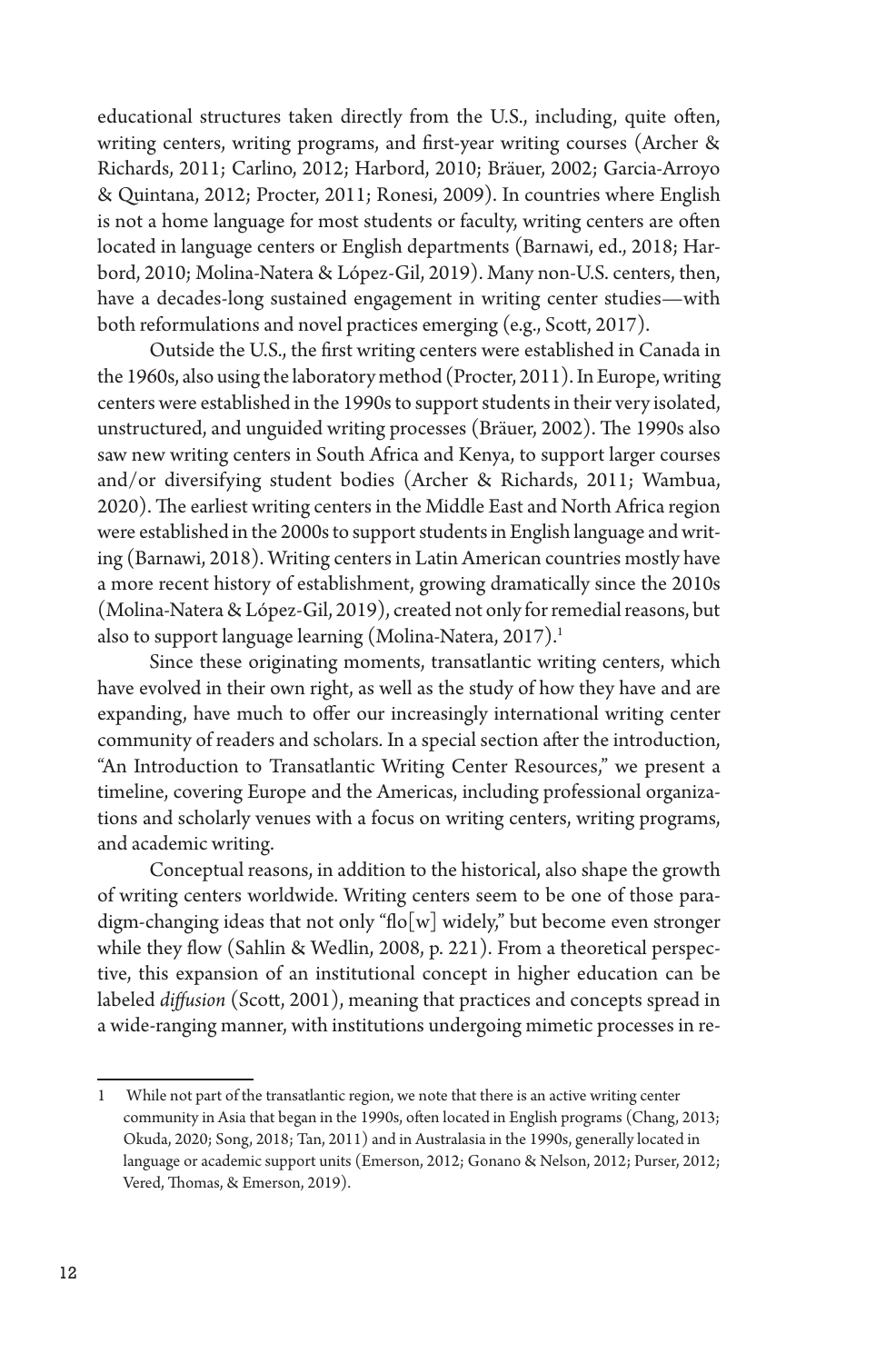sponse to what they consider to be a "must-have." For example, the current proliferation of writing centers globally suggests that more university stakeholders now think of writing centers as essential. Several factors have contributed to this proliferation, all components of larger global educational trends: more students and more diverse students, as well as university curricular adjustments to these changes to the student body; the increasing interdependence of job training and higher education; English as the language of scientific communication; the internationalization of curricula; and the impact of the Internet on teaching methods and mediums, as well as on resources. The United States, not surprisingly, has been influential. For example, these trends, as mentioned above, are actively exported by U.S.-based universities, and some trends are taken up by universities outside the United States as schools look for models. It is also important, however, to remember that transatlantic influences have shifted over the centuries: "The most powerful academic systems, such as those of Germany and France in the 19th century and the United States at present have traditionally pioneered academic thinking and curricular trends" (Altbach, Reisburg, & Rumbley, 2009, p. 18). As this 2009 UNESCO report notes, swings in the directionality of influence can and do change. Perhaps another shift is imminent: the articles in this issue of *The Writing Center Journal* underscore the presence of multi-directional influence.

John W. Meyer & Evan Schofer (2007) identify the "rapid diffusion of fashionable models of what an educational system should look like" (p. 53), generally occurring from more powerful states to less powerful states; sometimes the diffusion of ideas from country to country can happen quickly, too quickly for reflection. For writing centers, this problem is exacerbated when the models adopted are themselves reflective of what Christiane Donahue (2009) has described as,

simultaneously presenting the United States to the world as a homogeneous nation-state with universal courses, sovereign philosophies and pedagogies, and agreed-on language requirements, while 'othering' countries that have different, complex, but well-established traditions in both writing research and writing instruction, presenting these countries as somehow lacking or behind the times. (pp. 213-214)

For example, some traditional approaches to contrastive rhetoric have contributed to this "othering" by focusing our attention on aspects of writing that differentiate texts based on cultural norms, expectations, or linguistic features, even while helping us to pay attention to these issues within our institutional practices and de-normalizing our rhetorical patterns and discursive forms.

When new, "fashionable" models adopted by writing centers are based on "othering" assumptions, non-U.S. writing centers may be inadvertently adopting structures that are not appropriate for their specific circumstances and, indeed, might not have been educationally sound models to begin with. In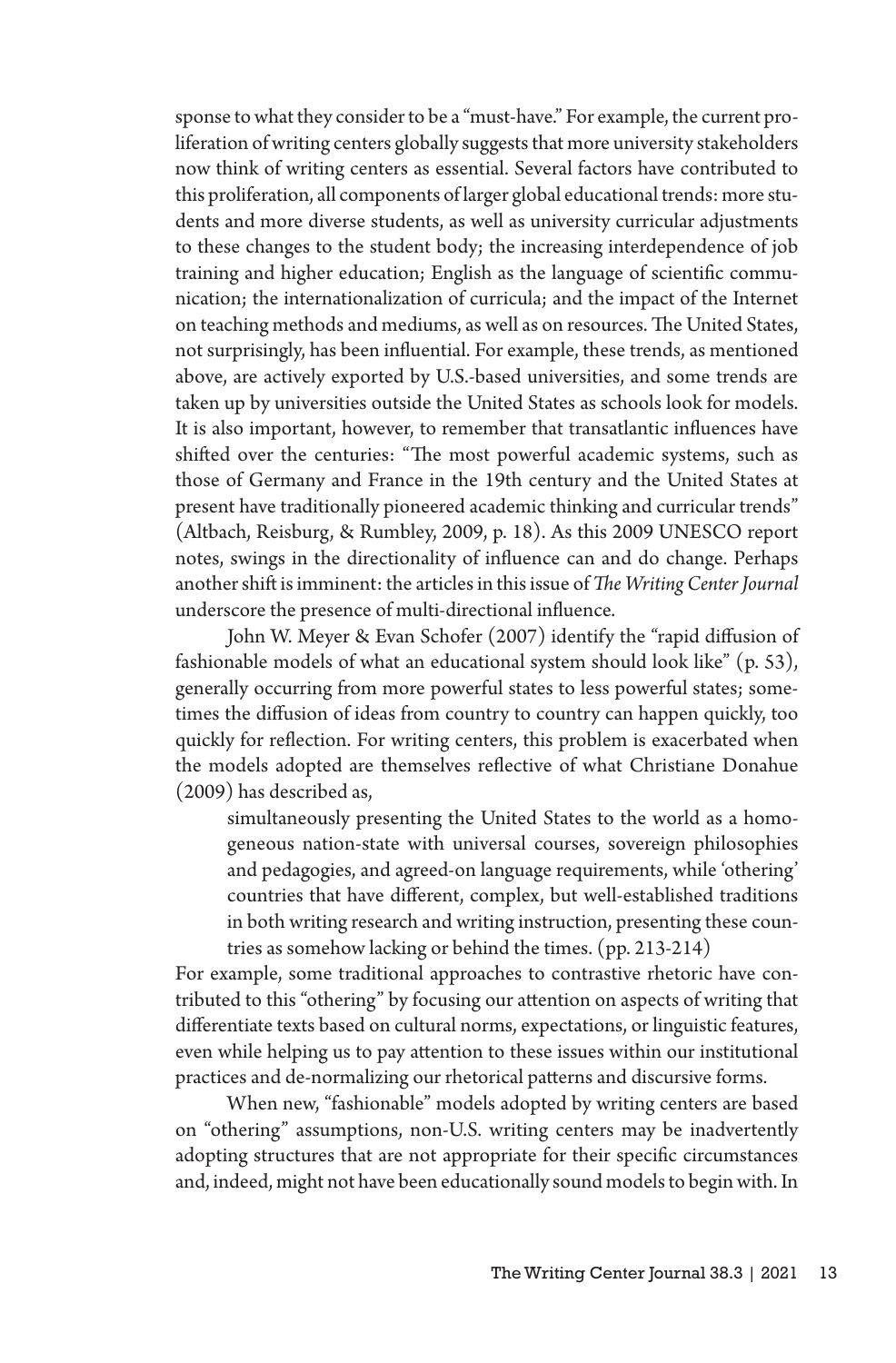the face of global trends, universities all over the world devise diverse solutions that may appear standard, but that are never standardized in their effects since these solutions are adapted, incorporated, or resisted in ways that are ultimately rooted in particular times and places (Krücken, Kosmützky, & Torka, 2006, p. 8). Research shows clearly that the simple act of adapting models and labeling them with the same terms does not necessarily imply that schools embody or incorporate similar practices (e.g., Boyadjieva, 2007; Mazza & Sahlin-Andersson, 2005). Instead, then, of considering writing center work in terms of "diffusion," which stresses irrational, unintentional, and even unconscious processes, writing centers should turn to newer conceptual frameworks in organizational studies or in education, which use the terms "translation" and "editing" or "shape-shifting" (Sahlin & Wedlin, 2008; Cowen, 2009; Harbord, 2010). These terms show how ideas in writing centers can undergo reflective, intentional translations to local contexts, resulting in "edited" versions that fit the needs of those who have adopted them—and even create new meanings.

True to the tradition of this journal, this special issue brings together long-form, sustained explorations of topics, comparing perspectives on the wide-ranging histories, cultures, languages, pedagogies, and practices of transatlantic writing centers.2 It is important for U.S.-based readers of this issue to understand that, in much of the contemporary transatlantic region, Tracy Santa's observation about Europe holds true: "the writing center *is* the writing program" (2009, p. 3). Furthermore, many writing centers in this region are strongly connected to campus-wide learning centers or language centers, particularly in countries where English is not a home language.

This special issue, then, showcases scholarship that demonstrates the many ways in which transatlantic writing centers are "editing," "translating," and "shape-shifting" all aspects of writing center work. We hope that readers will find the ideas in these pages inspiring for their own transformational work.

Annemieke Meijer and Joy de Jong explore the work of writing centers in the Netherlands, not only reflecting on their history, but also highlighting

<sup>2</sup> Some previous conversations in U.S.-based publications have explored global writing centers, including transatlantic centers. See, for example, *WLN*'s blog Connecting Writing Centers Across Borders and many international pieces in *Praxis*, *WCJ*, and *WLN* (for example, Chang, 2013; Ronesi, 2009; Scott, 2017). Important work on writing centers outside the United States has been published in English in the *Canadian Journal for Studies of Discourse and Writing/Rédactologi*e, as well as the Canadian Writing Centres Association blog, and in Europe's *Journal of Academic Writing*, which has published selected papers from the Conference of the European Association for the Teaching of Academic Writing (EATAW) since 2015*.* Profiles of many European and Latin American writing centers are also included in *Writing Programs Worldwide* (Bräuer, Carlino, Ganobcsik-Williams, & Sinha, eds., 2012). The following pieces, in particular, may be of interest to readers: Broekhoff, 2014; CWCA, 2020; Graves, ed., 2017.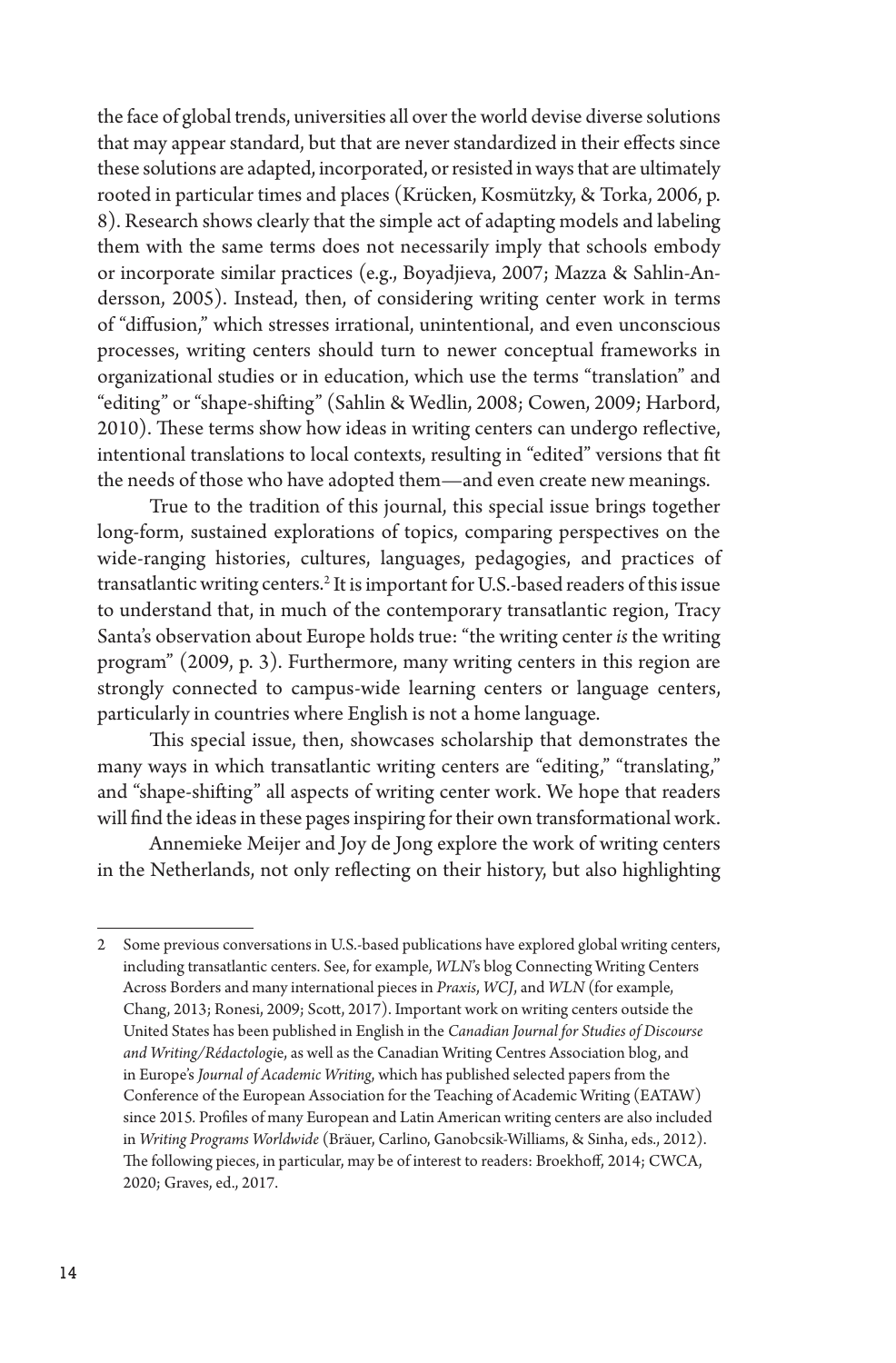how quickly writing centers there have been taken up throughout most of the university system. Their work asks readers to reflect on the directive/non-directive debate in tutoring: assertively non-directive tutoring is the common practice in Dutch writing centers, even as students and tutors conduct sessions in English as the shared academic language, but not usually home language.

Further explorations of translingualism appear in Olga Aksakalova's piece on a new writing center in Russia. Considering the transition among monolingual, multilingual, and translingual approaches, Aksakalova shares how this writing center facilitates translingual and transcultural approaches that transform power dynamics to emphasize both collaboration and negotiation. With this, she also asks us to reflect on the many ways that the prefix *trans,* with its emphasis on moving across/beyond*,* shapes our perspectives, in terms of space, borders, language, culture, collaboration, and negotiation, themes pervasive throughout this issue.

Connecting across cultures is not always a smooth process, however, as Stefanie Everke Buchanan shares in her analysis of a German-Australian writing center collaboration. While she discusses her initial bewilderment at the very different approaches used in Germany and Australia to support students, stemming from, as she discovers, the fact that these approaches are rooted in distinct educational histories: the German approach, modeled on the U.S. perspective, which understands writing as central, with language skills subsumed underneath writing, and the Australian approach, modeled on the United Kingdom perspective, which understands academic language as central, with writing skills under this language umbrella.

Moving to a country with very new writing centers, namely Argentina, we offer a piece by Fabiana Castagno, Gaby Luján Giammarini, Sonia Lizarriturri, Estela Moyano, María del Carmen Novo, and Diana Waigandt. These authors argue that their work to develop writing centers and writing programs is in service to Argentina's mission to democratize higher education, meeting students of all backgrounds at their points of need. This piece can be read in conversation with Lori Salem's 2016 *WCJ* article, which focuses on the need for U.S. writing centers to develop with more attention to the demographics of students who actually choose to use the writing center—namely more diverse, less academically prepared, and less socioeconomically privileged students than the whole student body. The coauthors of this piece show that in Argentina, writing centers and writing programs have been created specifically to support these similar students who are new to the university.

Thinking transatlantically can bring new insights into how writing centers define themselves and reflect that identity back to others, especially within changing contexts. Ira Allen, Emma Moghabghab, and Kathleen Saville consider how archives shape a center's identity, and these authors suggest "flash archiving" as a reasonable practice to capture usually overlooked writing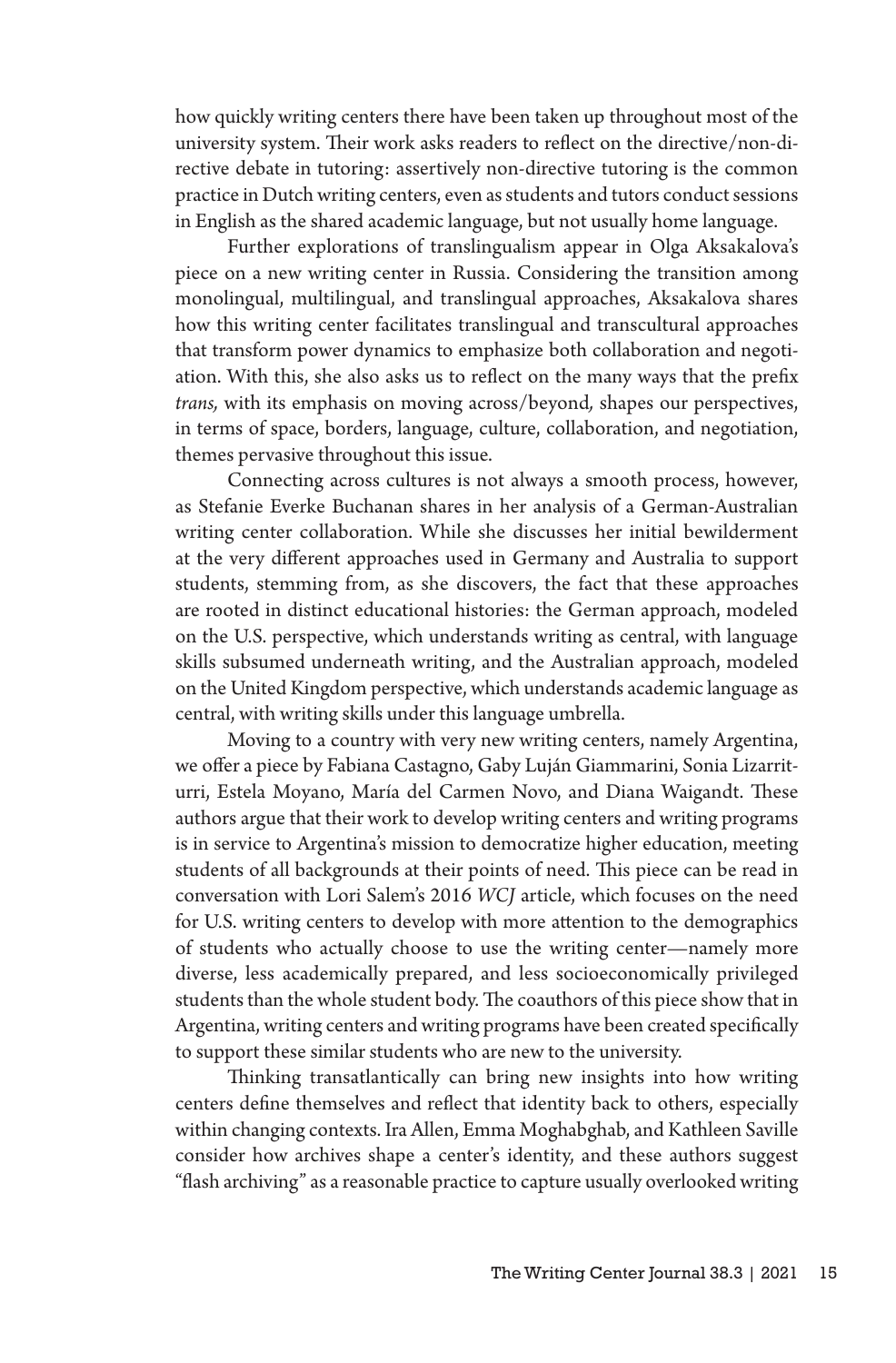center ephemera while conserving time and resources. The authors examine two writing centers in Lebanon and Egypt that have employed this meaningful activity; the authors find that flash archiving enabled these centers to reflect on, and thereby potentially strengthen, relationships and projects between writing centers and stakeholders within and even beyond the university, such as migrant workers.

One method of identity-making is the choice of scholarly resources on which a center draws for guidance. Andrea Scott's article profiles three handbooks, or reference manuals, that have played a key role in writing centers in the German-speaking world; writing centers in Germany began in the 1990s, and German writing centers are among the oldest in Europe. Scott's piece considers a general tutoring handbook, a handbook specific to writing fellows programs (that includes everything a center needs to start operations in this area), and a handbook examining writing studies research methodologies. While general tutoring and methods handbooks should be familiar to many U.S. readers, a handbook for writing fellows is quite new. Scott shows how these handbooks, which are regularly cited by German-speaking scholars, have shaped the emerging discipline of writing studies in this region.

We conclude the issue with the introduction of four book-length resources, some new and some foundational, as always with guidance from our Book Reviews Editor, Steve Price. The first, introduced here by Nadja Sennewald, is a book that will be intimately familiar to writing center practitioners in German-speaking countries: Hanspeter Ortner's 2000 *Schreiben und Denken*  (translated by Sennewald as *Writing and Thinking*). This book has fundamentally shaped the way that German-speaking centers approach supporting writers and training tutors. The book profiles types of writers and thinkers, and Sennewald highlights the ways that Germanic writing centers have developed specific tutoring strategies to support that type of writer best—an idea that brings into relief how transatlantic writing centers have evolved differently.

The next three reviews feature recently published resources that, while useful to all writing center scholars and practitioners, may be especially meaningful to those interested in reflecting on multilingualism, tutor training with an international perspective, and the influence of culture on writing. Reflecting on how we can support writers working in all languages, Svetlana Koltovskaia reviews Noreen Groover Lape's 2020 *Internationalizing the Writing Center: A Guide for Developing a Multilingual Writing Center.* Lape addresses the dominance of English-medium writing centers and argues that writing centers can and should serve students at all levels of proficiency in all languages. Supporting multilingual students is always an important area to incorporate in tutor training, and we're also happy to present a review of a new tutor-training collection, Nathalie Singh-Corcoran's review of Karen Johnson & Ted Roggenbuck's 2019 open-access digital edited collection, *How We Train Writing Tutors*;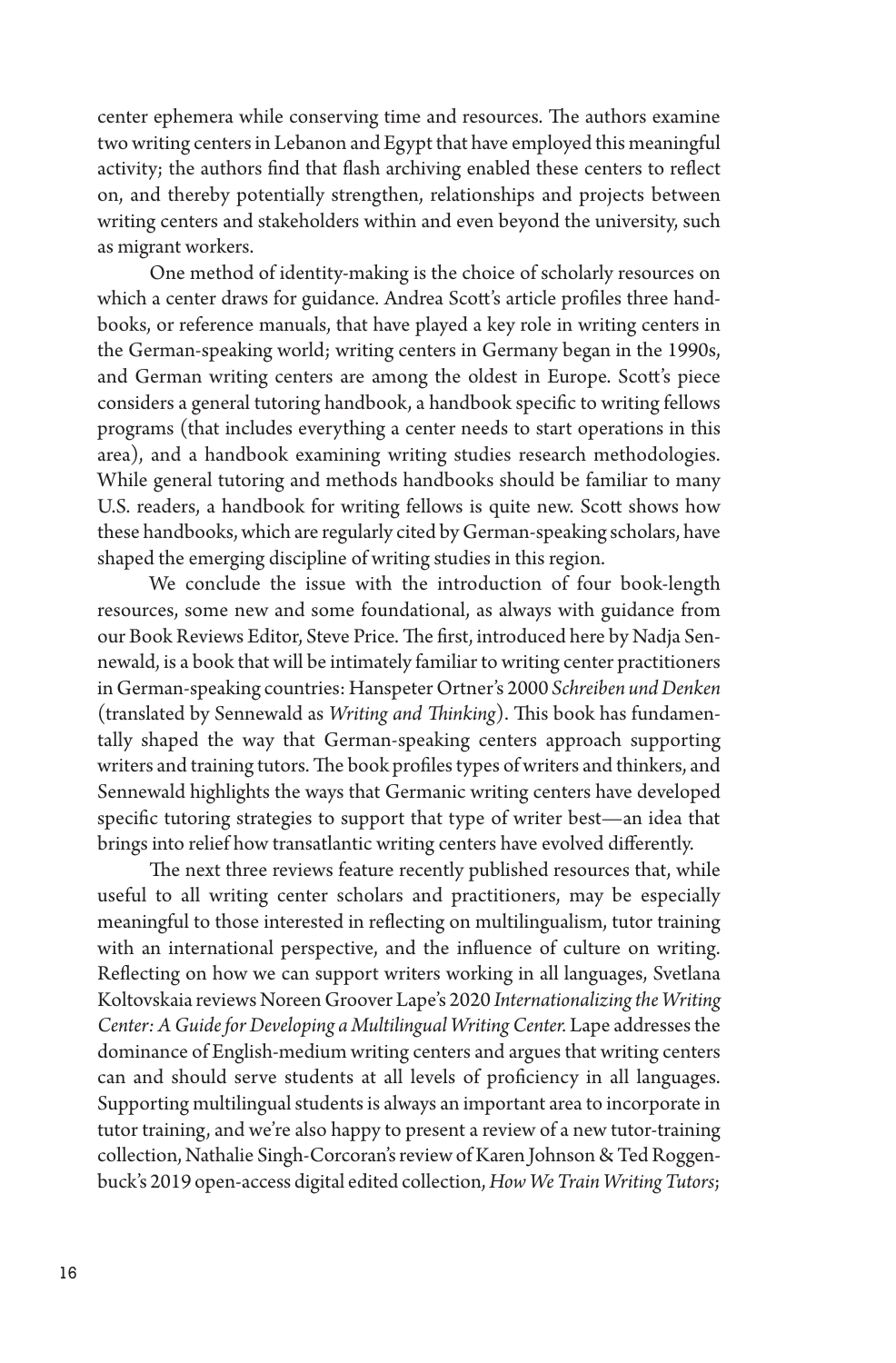this collection might be particularly useful to international scholars who find that the latest scholarship can be cost-prohibitive or difficult to access or ship to international locations. We conclude with a 2016 collection that might not be familiar to U.S.-based readers: Kathy Shine Cain profiles *Exploring European Writing Cultures,* edited by Otto Kruse, Madalina Chitez, Brittany Rodriguez, & Montserrat Castelló. In this collection, contributors describe the ways in which writing is (not) taught and supported in higher education across Europe; their work contextualizes the real and potential roles writing centers take on in different countries.

As the material included in this special issue shows, we have a great deal to learn from our colleagues working in and on transatlantic writing centers. Pam, Kara, and Eliana note that this special issue would not have been possible without the contributions, insight, and guidance of our coeditor, Katrin Girgensohn. Katrin is a premier scholar of writing centers and writing studies, having published an in-depth study on writing centers in the United States with a perspective on the institutional work of writing center directors (Girgensohn, 2018). She established the writing center at the European University Viadrina in Germany in 2007 and holds one of the first professorships in writing studies in Europe. Katrin has also promoted a network of European writing center professionals, showcasing the effectiveness of peer tutoring across the region and hosting countless national, regional, and international conferences, including the European Writing Centers Association's 2014 conference and 2019 Summer Institute.

Together as co-editors of this issue, we bring diverse perspectives from writing centers across the transatlantic region. We hope readers find the issue useful as they reflect on and expand their writing center work in what is a challenging time in higher education. The scholarship herein, drawn from a global call for submissions and strengthened through peer review by global scholars, highlights a robust transatlantic writing center conversation that reaches deep into—and beyond—the transatlantic.3

<sup>3</sup> As this issue was going to press, we learned of the death of Dr. Lisa Ede, a scholar wellpublished in these pages and elsewhere, whose work will continue to have longstanding influence on the writing center community. Our thoughts are with all who are feeling her loss.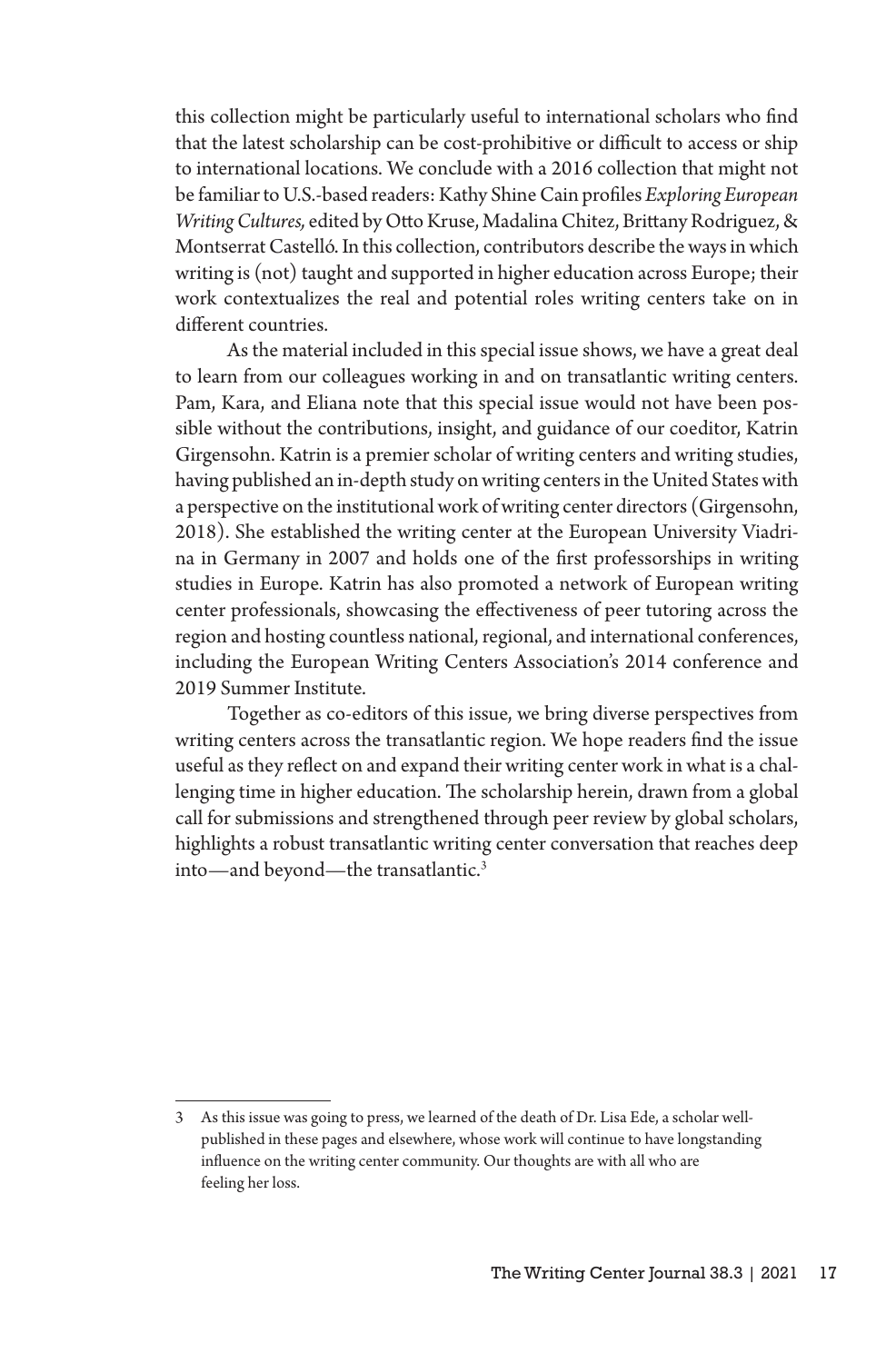## References

- Altbach, P. G., Reisberg, L., & Rumbley, L. E. (2009). *Trends in global higher education: Tracking an academic revolution*. A report prepared for the UNESCO 2009 World Conference on Higher Education. UNESCO.
- Archer, A., & Richards, R. (Eds.). (2011). *Changing spaces: Writing centres and access to higher education*. Sun Press.
- Barnawi, O. Z. (Ed.). (2018). *Writing centers in the higher education landscape of the Arabian Gulf*. Palgrave Macmillan.
- Boquet, E. H. (1999). "Our Little Secret": A history of writing centers, pre-to post-open admissions. *College Composition and Communication*, *50*(3), 463–482.
- Boyadjieva, P. (2007). Diversity matters. Lessons from a post-communist country. In G. Krücken, A. Komützky, & M. Torka (Eds.), *Towards a multiversity? Universities between global trends and national traditions*  (pp. 108–131). Transcript.
- Bräuer, G. (2002). Drawing connections across education: The Freiburg writing center model. *Language and Learning Across the Disciplines*, *5*(3), 61–80.
- Bräuer, G., Carlino, P., Ganobcsik-Williams, L., & Sinha, A. (Eds.). (2012). *Writing programs worldwide: Profiles of academic writing in many places*. Parlor.
- Broekhoff, M. (2014). A tale of two writing centers in Namibia: Lessons for us all. *Journal of Academic Writing*, *4*(1), 66–78.
- Canadian Writing Centres Association (CWCA). (2020). *Winter 2020 Blog*. https://cwcaaccr.com/category/cwcr-rccr-blog/vol-1-winter-2020/
- Carino, P. (1995). Early writing centers: Toward a history. *Writing Center Journal*, *15*(2), 103–115.
- Carlino, P. (2012). Who takes care of writing in Latin American and Spanish universities? In C. Thaiss, G. Bräuer, P. Carlino, L. Ganobcsik-Williams, & A. Sinha (Eds.), *Writing programs worldwide: Profiles of academic writing in many places* (pp. 485-498). The WAC Clearinghouse; Parlor Press.
- Chang, T. S. (2013). The idea of a writing center in Asian countries: A preliminary search of models in Taiwan. *Praxis: A Writing Center Journal*, *10*(2). http://www.praxisuwc.com/chang-102
- Cowen, R. (2009). The transfer, translation and transformation of educational processes—and their shape-shifting? *Comparative Education*, *45*(3): 315–327.
- Donahue, C. (2009). "Internationalization" and composition studies: Reorienting the discourse. *College Composition and Communication*, *61*(2), 212–243.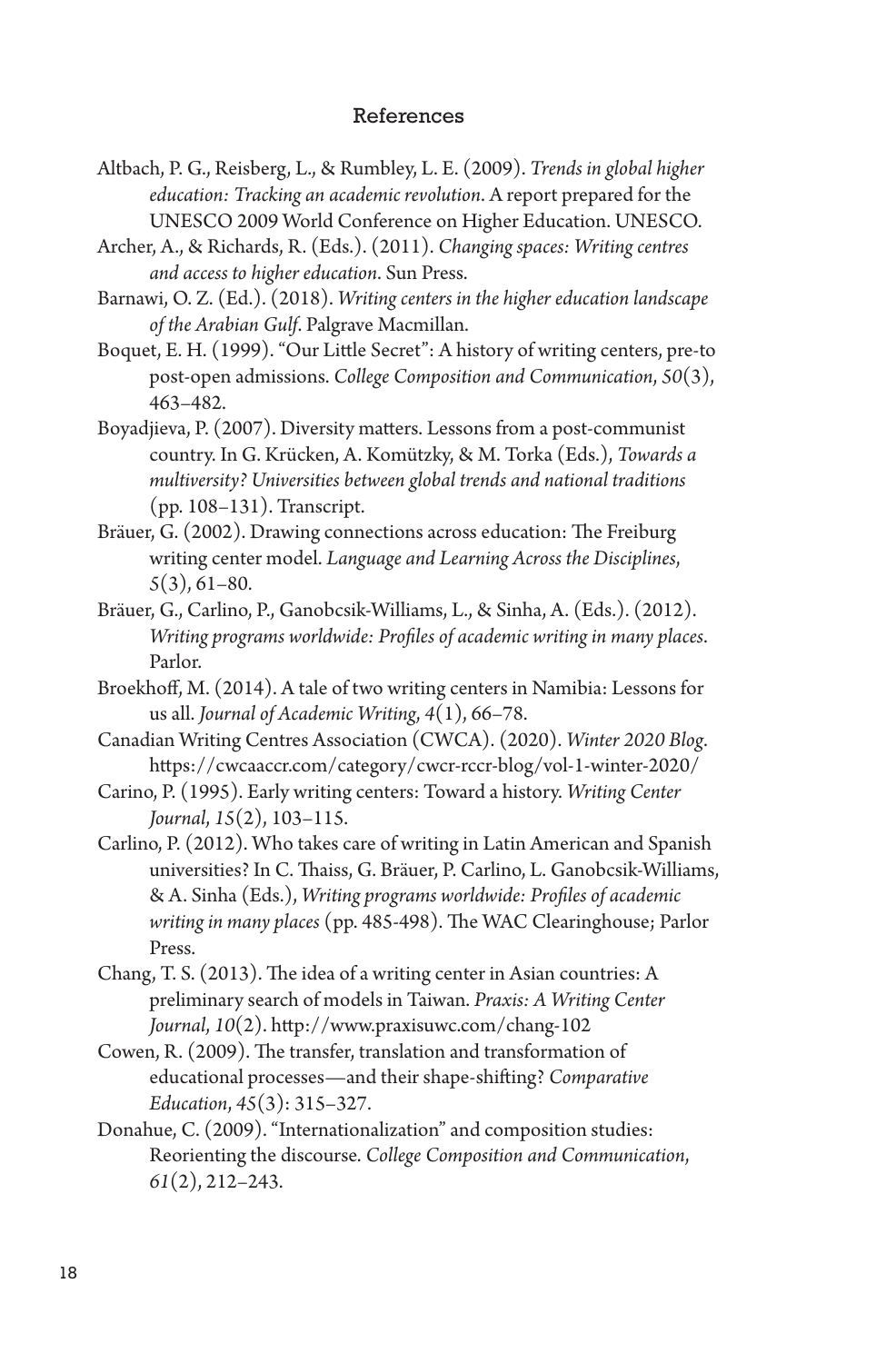- Emerson, L. (2012). Developing a "Kiwi" writing centre at Massey University, New Zealand. In C. Thaiss, G. Bräuer, P. Carlino, L. Ganobcsik-Williams, & A. Sinha (Eds.), *Writing programs worldwide: Profiles of academic writing in many places* (pp. 313–323). The WAC Clearinghouse; Parlor Press.
- García-Arroyo, M., & Quintana, H. E. (2012). The ups and downs of the interdisciplinary writing center of the InterAmerican University of Puerto Rico, Metropolitan Campus. In C. Thaiss, G. Bräuer, P. Carlino, L. Ganobcsik-Williams, & A. Sinha (Eds.), *Writing programs worldwide: Profiles of academic writing in many places* (pp. 333–340). The WAC Clearinghouse; Parlor Press.
- Girgensohn, K. (2018). Collaborative learning as a leadership tool: The institutional work of writing center directors. *Journal of Academic Writing*, *8*(2), 11–23.
- Gonano, K., & Nelson, P. (2012). Developing students' writing at Queensland University of Technology. In C. Thaiss, G. Bräuer, P. Carlino, L. Ganobcsik-Williams, & A. Sinha (Eds.), *Writing programs worldwide: Profiles of academic writing in many places* (pp. 43–53). The WAC Clearinghouse; Parlor Press.
- Graves, R. (Ed.). (2017). The future of writing centres in Canada, part 2. [Special section]. *Canadian Journal for Studies in Discourse and Writing/ Rédactologie*, *27*, 1–94.
- Harbord, J. (2010). Writing in Central and Eastern Europe: Stakeholders and directions in initiating change. *Across the Disciplines*, *7*. Retrieved from https://wac.colostate.edu/docs/atd/articles/harbord2010.pdf
- Johnson, K. G., & Roggenbuck, T. (2019). *How we teach writing tutors.*  https://wlnjournal.org/digitaleditedcollection1/index.html
- Krücken, G., Kosmützky, A., & Torka, M. (2006). *Towards a multiversity?: Universities between global trends and national traditions*. Transcript Verlag.
- Kruse, O., Chitez, M., Rodriguez, B., & Castelló, M. (2016). *Exploring European writing cultures: Country reports on genres, writing practices and languages used in European higher education.* ZHAW Zürcher Hochschule für Angewandte Wissenschaften. (Working Papers in Applied Linguistics 10). https://digitalcollection.zhaw.ch/ bitstream/11475/1056/5/Working%20Papers%20in%20Applied%20 Linguistics%20Nr.%2010.pdf
- Lape, N. G. (2020). *Internationalizing the writing center: A guide for developing a multilingual writing center.* Parlor Press.
- Lerner, N. (2009). *The idea of a writing laboratory.* Southern Illinois University Press.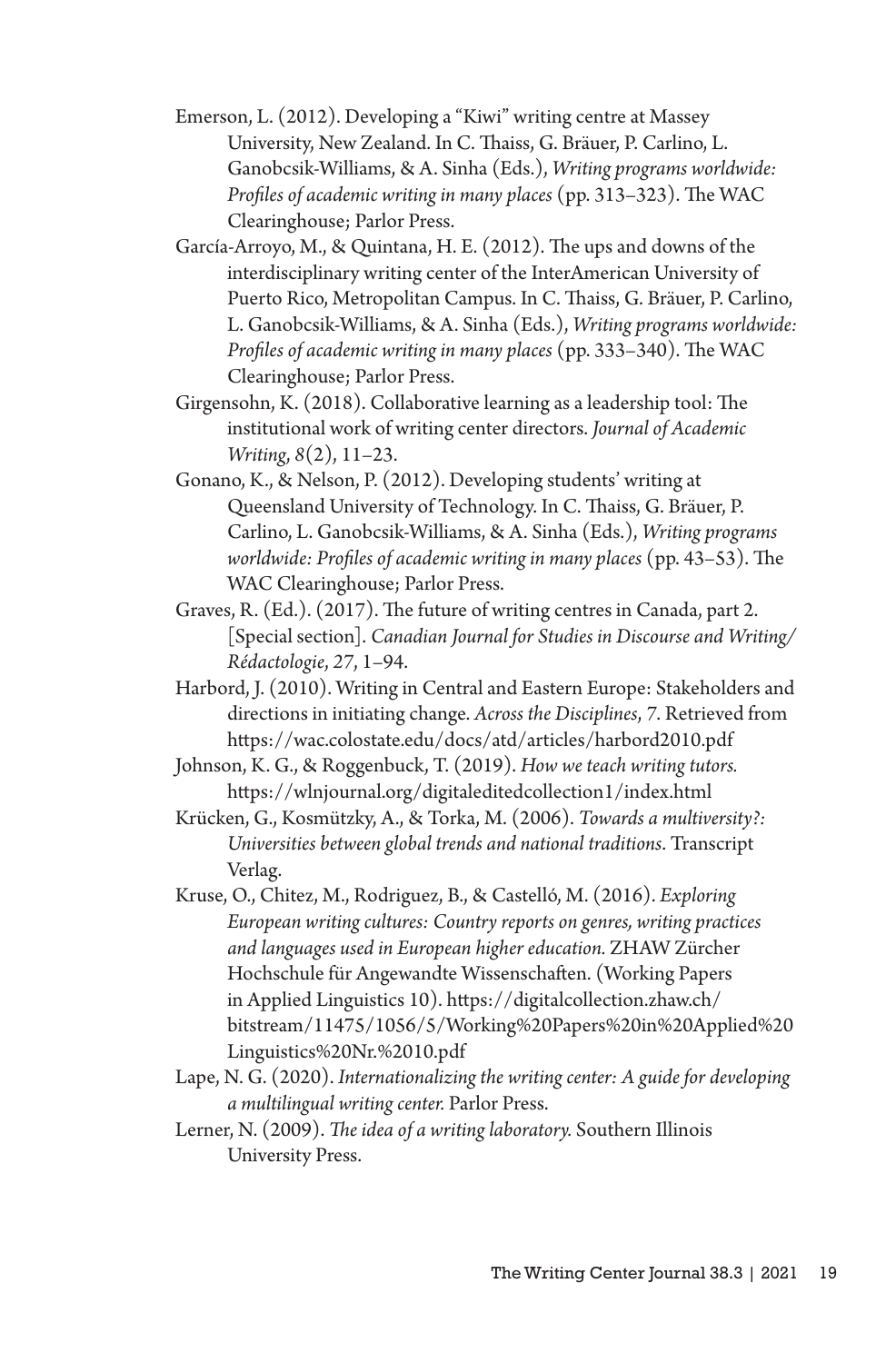- Mazza, C., & Sahlin-Andersson, K. (2005). European constructions of an American model: Developments of four MBA programmes. *Management Learning*, *36*(4), 471–491.
- Meyer, J. W., & Schofer, E. (2007). The university in Europe and the world: Twentieth-century expansion. In G. Krücken, A. Komützky & M. Torka (Hrsg.), *Towards a multiversity? Universities between global trends and national traditions* (pp. 45–62). Transcript Verlag.
- Molina-Natera, V. (2017). The history of US writing centers and the emergence of writing centers in Latin America: An interview with Neal Lerner. *Praxis: A Writing Center Journal*, *14*(2).
- Molina-Natera, V., & López-Gil, K. S. (2019). Estado de la cuestión de los centros y programas de escritura de Latinoamérica. *Revista Colombiana de Educación*, *78*, 97–119
- Okuda, T. (2020). The writing center and international students in a Japanese university: A language management perspective. *Higher Education Research & Development*, *39*(4), 778–791.
- Ortner, H. (2011). *Schreiben und Denken*. de Gruyter.
- Procter, M. (2011). Talking the talk and walking the walk: Establishing the academic role of writing centres. In D. Starke-Meyerring, A. Paré, N. Artemeva, M. Horne, & L. Yousoubova (Eds.), *Writing in Knowledge Societies* (pp. 415-439). WAC Clearinghouse.
- Purser, E. (2012). Teaching academic writing at the University of Wollongong. In C. Thaiss, G. Bräuer, P. Carlino, L. Ganobcsik-Williams, & A. Sinha (Eds.), *Writing programs worldwide: Profiles of academic writing in many places* (pp. 55–68). The WAC Clearinghouse; Parlor Press.
- Ronesi, L. (2009). Theory in/to practice: Multilingual tutors supporting multilingual peers: A peer-tutor training course in the Arabian Gulf. *Writing Center Journal*, *29*(2), 75–94.
- Sahlin, K., & Wedlin, L. (2008). Circulating ideas: Imitation, translation, and editing. In R. Greenwood, C. Oliver, & R. Suddaby, *The SAGE handbook of organizational institutionalism* (pp. 218–242). Sage publications.
- Salem, L. (2016). Decisions...decisions: Who chooses to use the writing center? *Writing Center Journal*, *35*(2), 147–171.
- Santa, T. (2009). Writing center tutor training: What is transferable across academic cultures? *Zeitschrift Schreiben*, *22*(7), 1–6. https:// zeitschrift-schreiben.ch/globalassets/zeitschrift-schreiben.eu/2009/ santa tutor training.pdf
- Scott, A. (2017). The storying of writing centers outside the US: Director narratives and the making of disciplinary identities in Germany and Austria. *WLN: A Journal of Writing Center Scholarship*, *41*(5–6), 10–18.